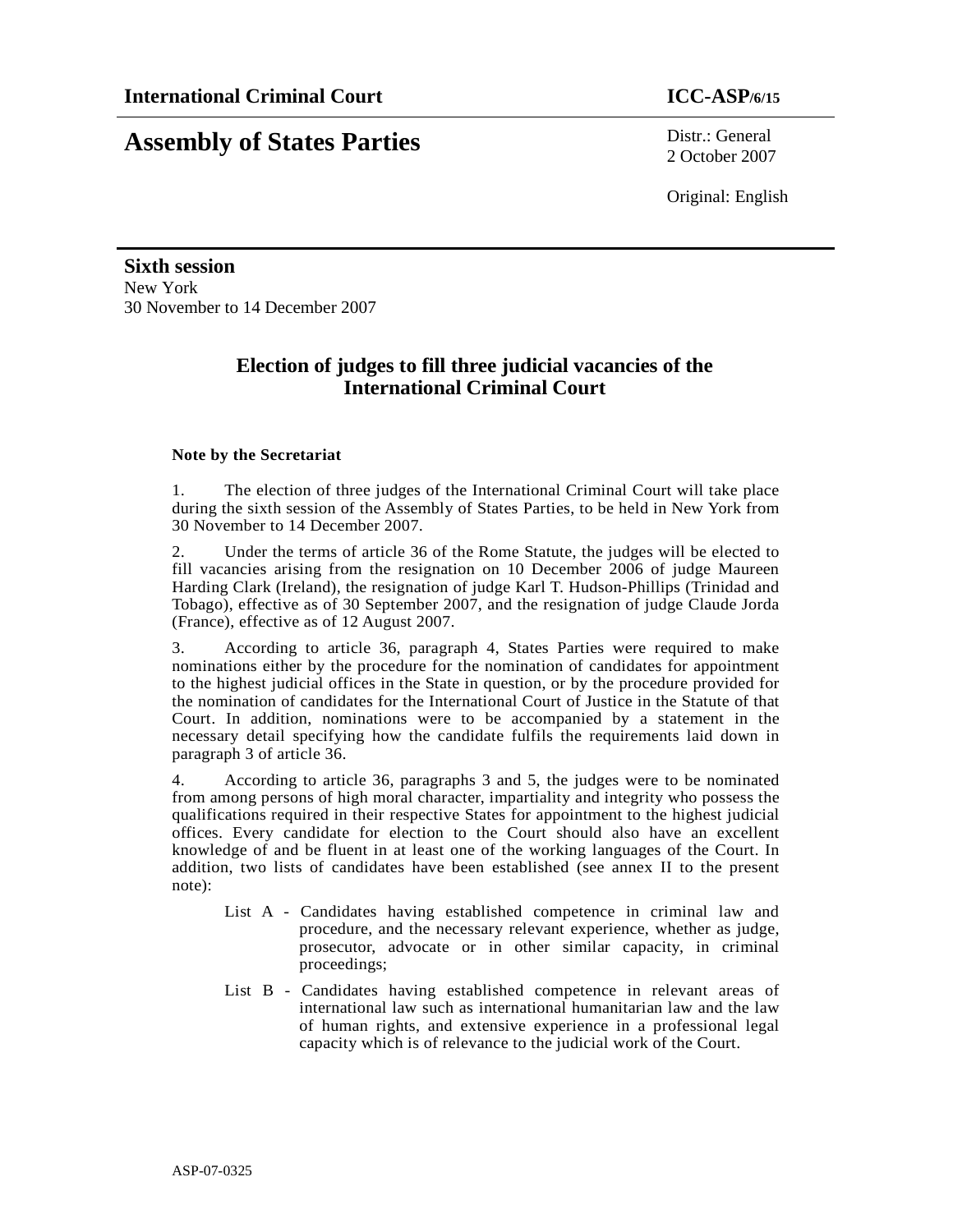For the purposes of this election to the Court, at least two judges will be elected from list A.

5. Article 36, paragraph 6, requires that the judges be elected by secret ballot at a meeting of the Assembly of States Parties convened for that purpose under article 112, and that the persons elected to the Court shall be the three candidates who obtain the highest number of votes and a two-thirds majority of the States Parties present and voting. In the event that a sufficient number of judges is not elected on the first ballot, successive ballots will be held until the remaining places have been filled, in accordance with the provisions of resolution ICC-ASP/3/Res.6.

6. Under the terms of article 36, paragraphs 7 and 8, no two judges may be nationals of the same State, and the States Parties shall, in the selection of judges, take into account the need, within the membership of the Court, for the representation of the principal legal systems of the world; equitable geographical representation; and a fair representation of female and male judges. In addition, States Parties are required to take into account the need to include judges with legal expertise on specific issues, including, but not limited to, violence against women or children.

7. The Assembly of States Parties, at the 6th plenary meeting of its third session, on 10 September 2004, adopted resolution ICC-ASP/3/Res.6 relating to the procedure for the nomination and election of the judges of the International Criminal Court. Furthermore, the Assembly of States Parties, at the 9th plenary meeting of its resumed fifth session, on 1 February 2007, adopted resolution ICC-ASP/5/Res.5 containing an amendment to operative paragraph 27 of resolution ICC-ASP/3/Res.6.

 In accordance with paragraph 13 of that resolution, the nomination period was opened on 1 June 2007, by a decision of the Bureau of the Assembly of States Parties, and closed on 24 August 2007. In accordance with paragraph 3 of the resolution, the nomination period was opened for 12 weeks. By the closing date of 24 August, the Secretariat had received 6 nominations. One nomination was subsequently withdrawn on 20 September 2007.

8. As required by paragraph 8 of the same resolution, the Secretariat of the Assembly of States Parties placed the nominations of candidates for judges, together with the accompanying statements referred to in article 36 of the Statute and other supporting documentation, on the Internet web site of the International Criminal Court<sup>1</sup> as soon as possible after they were received.

9. In accordance with paragraph 9 of resolution ICC-ASP/3/Res.6, a list in English alphabetical order of all persons nominated, with accompanying documents, is contained in annex I to the present note (see ICC-ASP/6/15/Add.1). Three additional lists are provided in further annexes containing the names of the candidates organized according to list A or B (annex II), by regional group (annex III) and by gender (annex IV).

10. The procedure to be followed for the election of judges is laid down in paragraphs 15 to 25 and paragraph 27 of resolution ICC-ASP/3/Res.6.

-

<sup>&</sup>lt;sup>1</sup> http://www.icc-cpi.int, under Assembly of States Parties.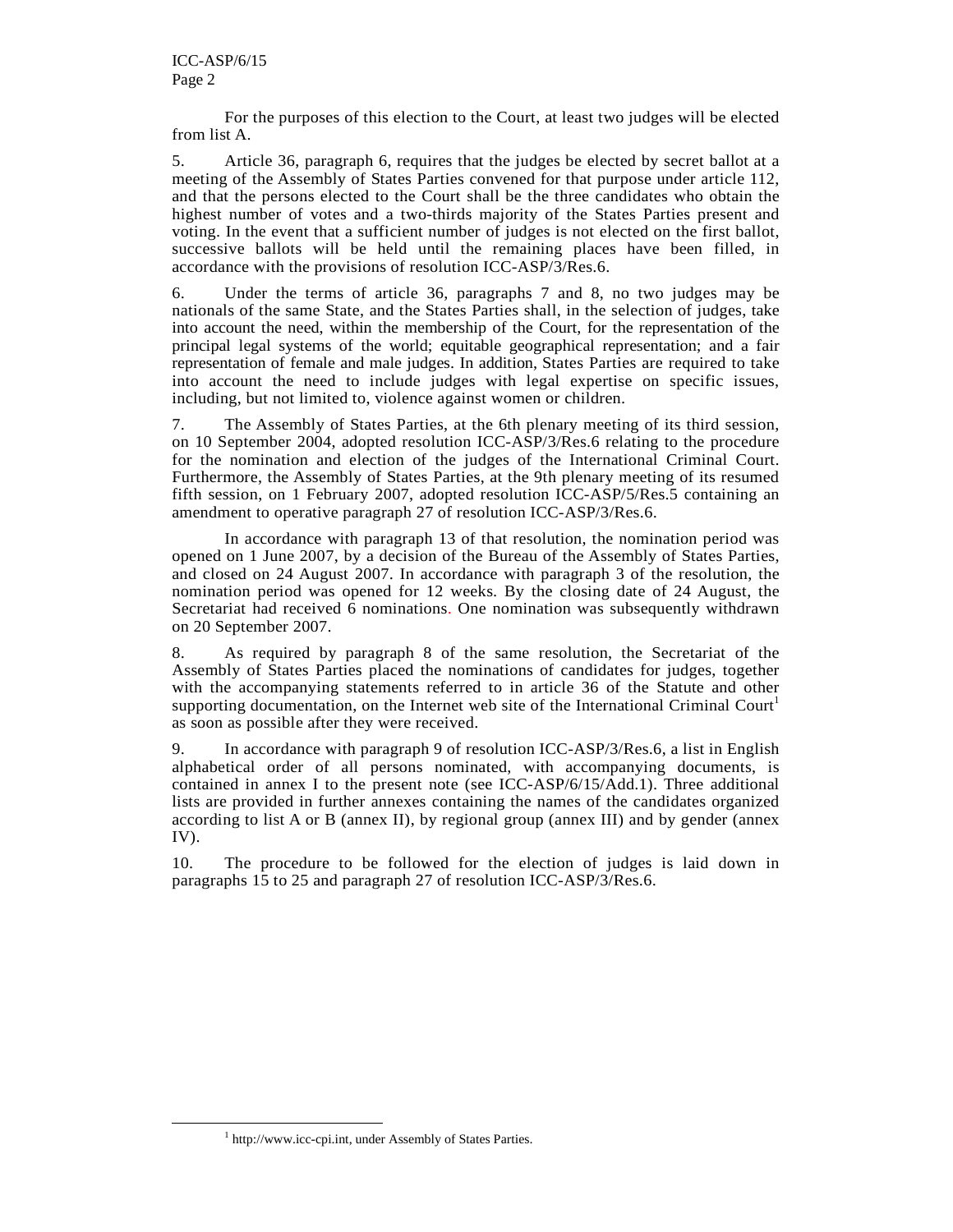#### **Annex I**

#### **Alphabetical list of candidates (with statements of qualifications)**

[see ICC-ASP/6/15/Add.1]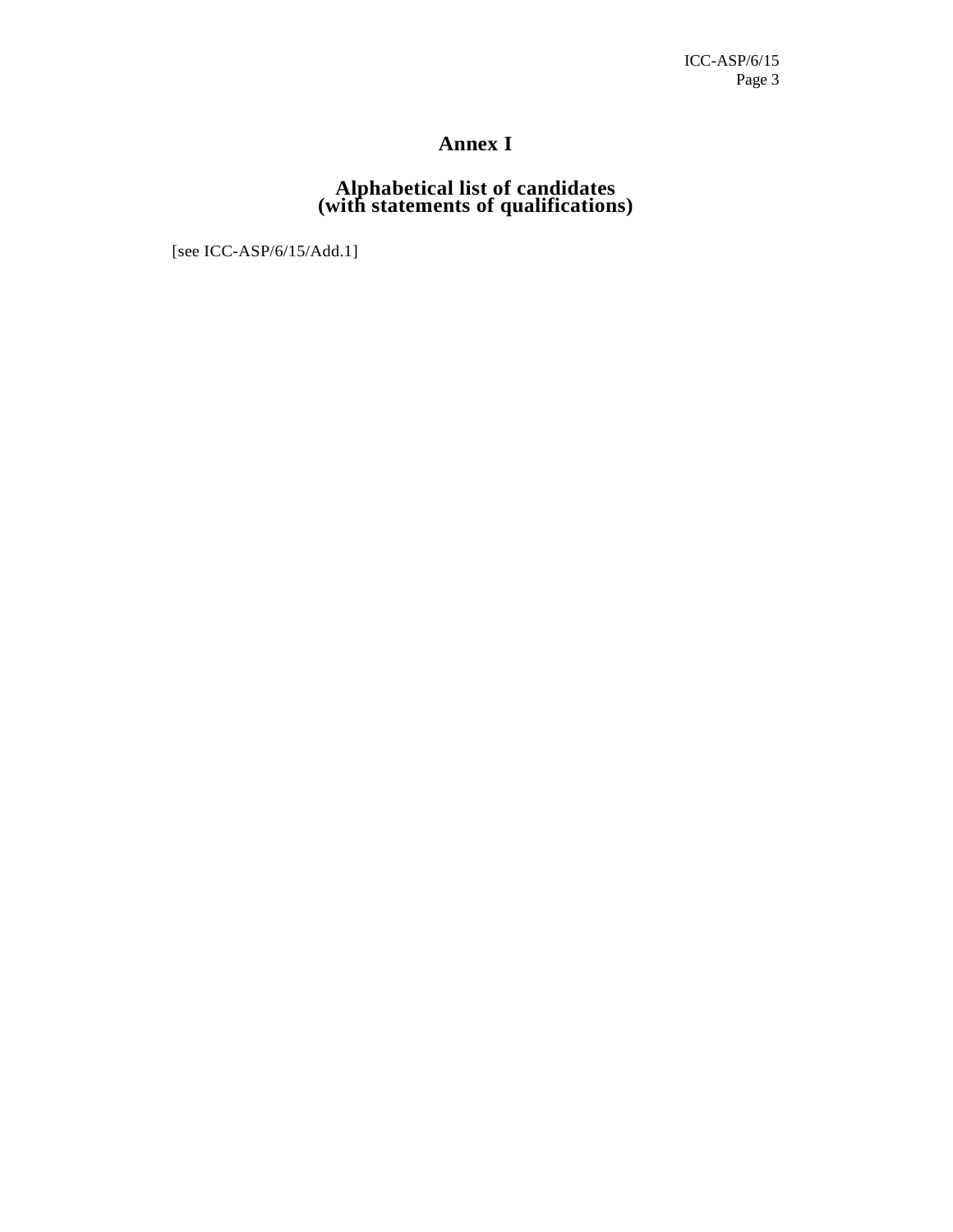## **Annex II**

| List A                          | List B           |
|---------------------------------|------------------|
| Name                            | Name             |
| 1. COTTE, Bruno                 | 1. SAIGA, Fumiko |
| 2. DIXON, Graciela              |                  |
| 3. NSEREKO, Daniel David Ntanda |                  |

### **List of candidates organized according to list A and B**

4. PERMANAND, Jean Angela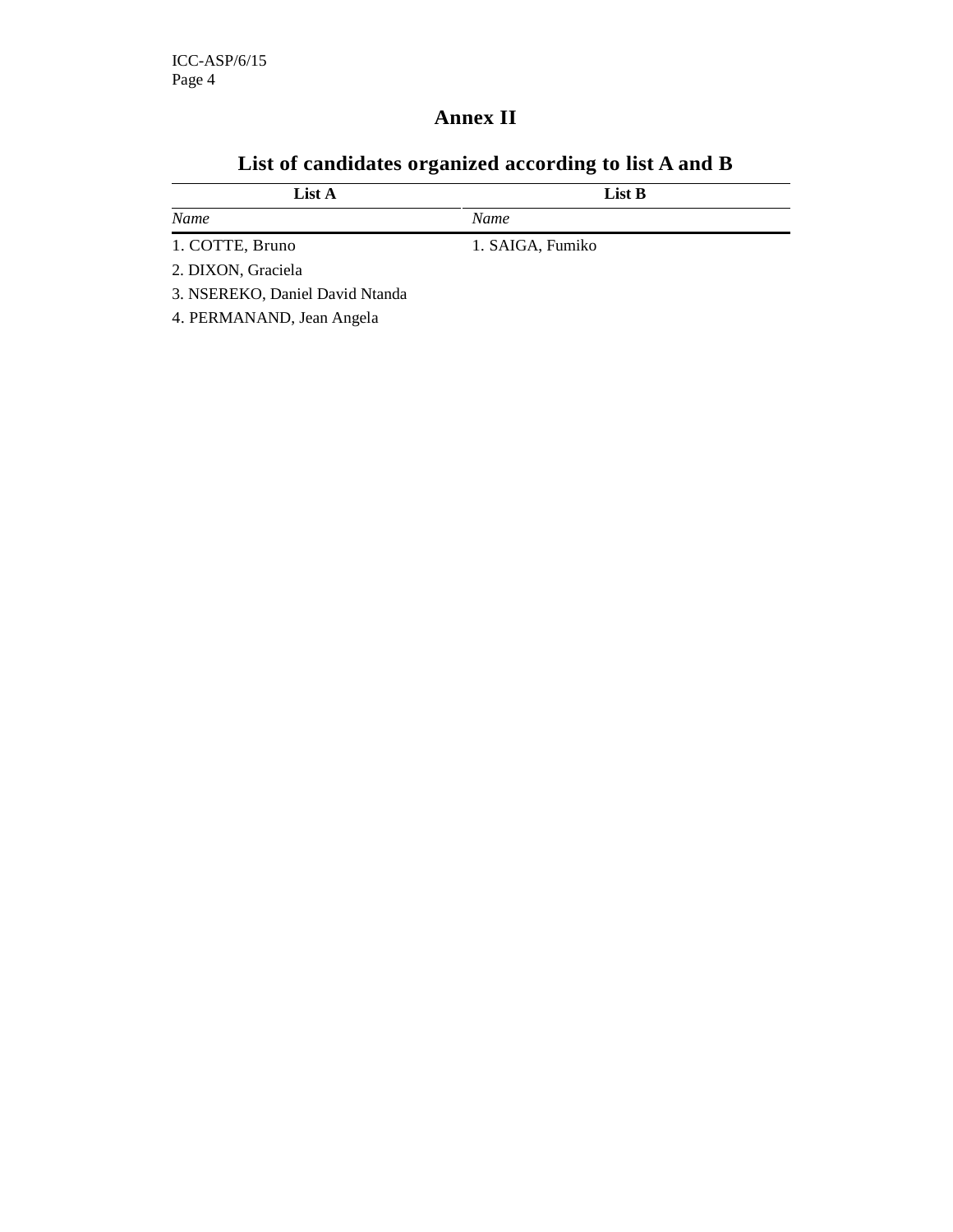### **Annex III**

| List of candidates organized by regional group |                                                     |  |
|------------------------------------------------|-----------------------------------------------------|--|
| A.                                             | Name (nationality)                                  |  |
|                                                | <b>Group of African States</b>                      |  |
| 1.                                             | NSEREKO, Daniel David Ntanda (Uganda)               |  |
|                                                | <b>Group of Asian States</b>                        |  |
| 1.                                             | SAIGA, Fumiko (Japan)                               |  |
|                                                | <b>Group of Eastern European States</b>             |  |
|                                                | n/a                                                 |  |
|                                                | <b>Group of Latin American and Caribbean States</b> |  |
| 1.                                             | DIXON, Graciela (Panama)                            |  |
| 2.                                             | PERMANAND, Jean Angela (Trinidad and Tobago)        |  |
|                                                | <b>Group of Western European and other States</b>   |  |
| 1.                                             | COTTE, Bruno (France)                               |  |
|                                                |                                                     |  |